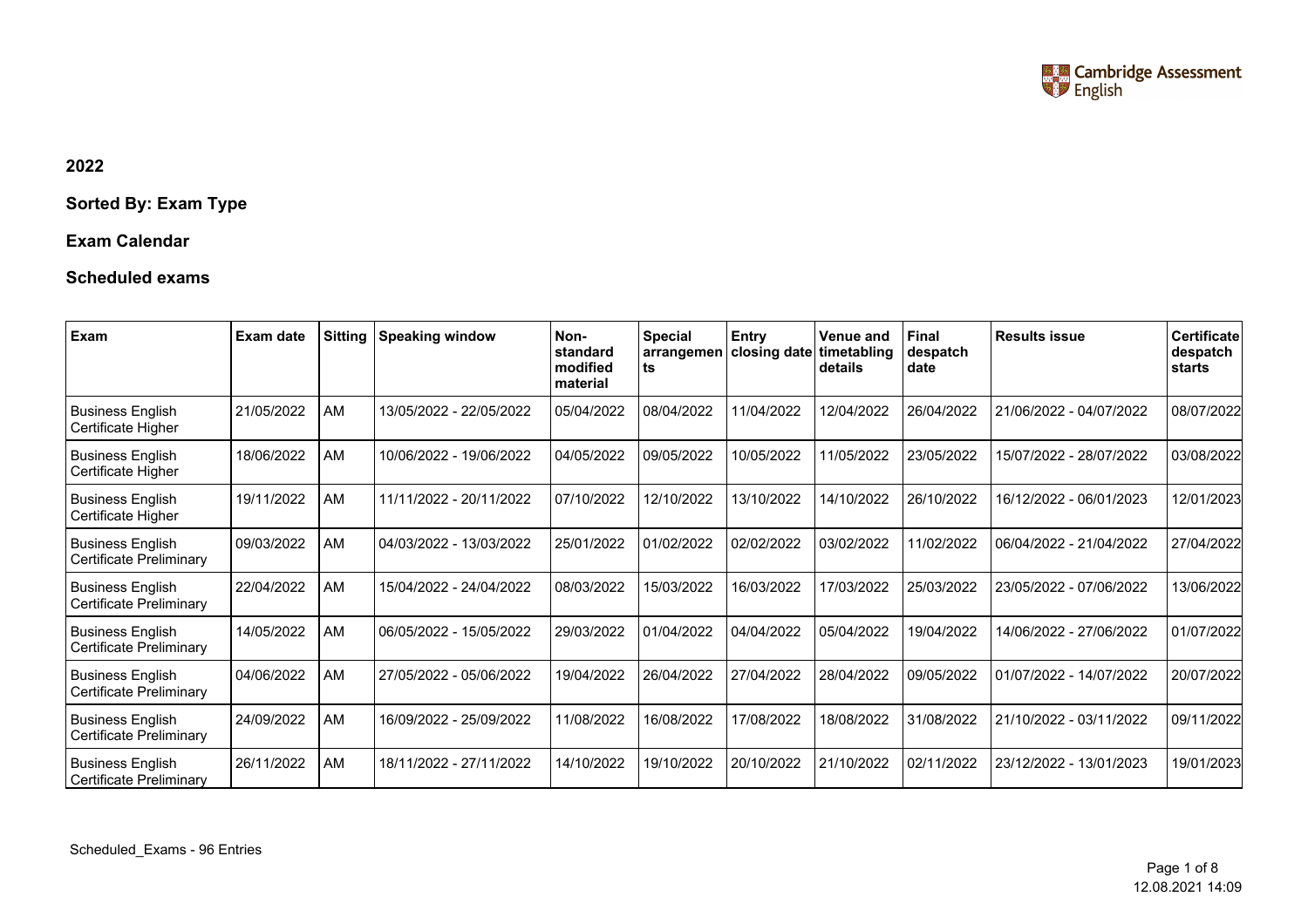| Exam                                           | <b>Exam date</b> | <b>Sitting</b> | <b>Speaking window</b>  | Non-<br>standard<br>modified<br>material | <b>Special</b><br>arrangemen<br>ts | <b>Entry</b><br>closing date | <b>Venue and</b><br>  timetabling<br>details | <b>Final</b><br>despatch<br>date | <b>Results issue</b>    | <b>Certificate</b><br>despatch<br><b>starts</b> |
|------------------------------------------------|------------------|----------------|-------------------------|------------------------------------------|------------------------------------|------------------------------|----------------------------------------------|----------------------------------|-------------------------|-------------------------------------------------|
| <b>Business English</b><br>Certificate Vantage | 05/03/2022       | AM             | 25/02/2022 - 06/03/2022 | 21/01/2022                               | 26/01/2022                         | 27/01/2022                   | 28/01/2022                                   | 09/02/2022                       | 01/04/2022 - 14/04/2022 | 22/04/2022                                      |
| <b>Business English</b><br>Certificate Vantage | 11/03/2022       | <b>AM</b>      | 04/03/2022 - 13/03/2022 | 27/01/2022                               | 02/02/2022                         | 03/02/2022                   | 04/02/2022                                   | 15/02/2022                       | 08/04/2022 - 25/04/2022 | 29/04/2022                                      |
| <b>Business English</b><br>Certificate Vantage | 28/05/2022       | <b>AM</b>      | 20/05/2022 - 29/05/2022 | 12/04/2022                               | 19/04/2022                         | 20/04/2022                   | 21/04/2022                                   | 04/05/2022                       | 28/06/2022 - 11/07/2022 | 15/07/2022                                      |
| <b>Business English</b><br>Certificate Vantage | 02/06/2022       | AM             | 27/05/2022 - 05/06/2022 | 19/04/2022                               | 26/04/2022                         | 27/04/2022                   | 28/04/2022                                   | 09/05/2022                       | 01/07/2022 - 14/07/2022 | 20/07/2022                                      |
| <b>Business English</b><br>Certificate Vantage | 23/09/2022       | AM             | 16/09/2022 - 25/09/2022 | 10/08/2022                               | 16/08/2022                         | 17/08/2022                   | 18/08/2022                                   | 30/08/2022                       | 21/10/2022 - 03/11/2022 | 09/11/2022                                      |
| <b>Business English</b><br>Certificate Vantage | 03/12/2022       | <b>AM</b>      | 25/11/2022 - 04/12/2022 | 21/10/2022                               | 26/10/2022                         | 27/10/2022                   | 28/10/2022                                   | 09/11/2022                       | 09/01/2023 - 20/01/2023 | 26/01/2023                                      |
| Certificate in Advanced<br>English             | 08/01/2022       | <b>AM</b>      | 31/12/2021 - 09/01/2022 | 23/11/2021                               | 29/11/2021                         | 30/11/2021                   | 01/12/2021                                   | 10/12/2021                       | 04/02/2022 - 17/02/2022 | 23/02/2022                                      |
| Certificate in Advanced<br>English             | 05/02/2022       | <b>AM</b>      | 28/01/2022 - 06/02/2022 | 21/12/2021                               | 24/12/2021                         | 29/12/2021                   | 30/12/2021                                   | 12/01/2022                       | 04/03/2022 - 17/03/2022 | 23/03/2022                                      |
| Certificate in Advanced<br>English             | 23/02/2022       | AM             | 18/02/2022 - 27/02/2022 | 11/01/2022                               | 18/01/2022                         | 19/01/2022                   | 20/01/2022                                   | 28/01/2022                       | 23/03/2022 - 05/04/2022 | 11/04/2022                                      |
| Certificate in Advanced<br>English             | 12/03/2022       | AM             | 04/03/2022 - 13/03/2022 | 28/01/2022                               | 02/02/2022                         | 03/02/2022                   | 04/02/2022                                   | 16/02/2022                       | 08/04/2022 - 25/04/2022 | 29/04/2022                                      |
| Certificate in Advanced<br>English             | 19/03/2022       | <b>AM</b>      | 11/03/2022 - 20/03/2022 | 04/02/2022                               | 09/02/2022                         | 10/02/2022                   | 11/02/2022                                   | 23/02/2022                       | 19/04/2022 - 03/05/2022 | 09/05/2022                                      |
| Certificate in Advanced<br>English             | 23/04/2022       | <b>AM</b>      | 15/04/2022 - 24/04/2022 | 09/03/2022                               | 16/03/2022                         | 17/03/2022                   | 18/03/2022                                   | 28/03/2022                       | 23/05/2022 - 07/06/2022 | 13/06/2022                                      |
| Certificate in Advanced                        | 07/05/2022       | AM             | 29/04/2022 - 08/05/2022 | 22/03/2022                               | 28/03/2022                         | 29/03/2022                   | 30/03/2022                                   | 08/04/2022                       | 07/06/2022 - 20/06/2022 | 24/06/2022                                      |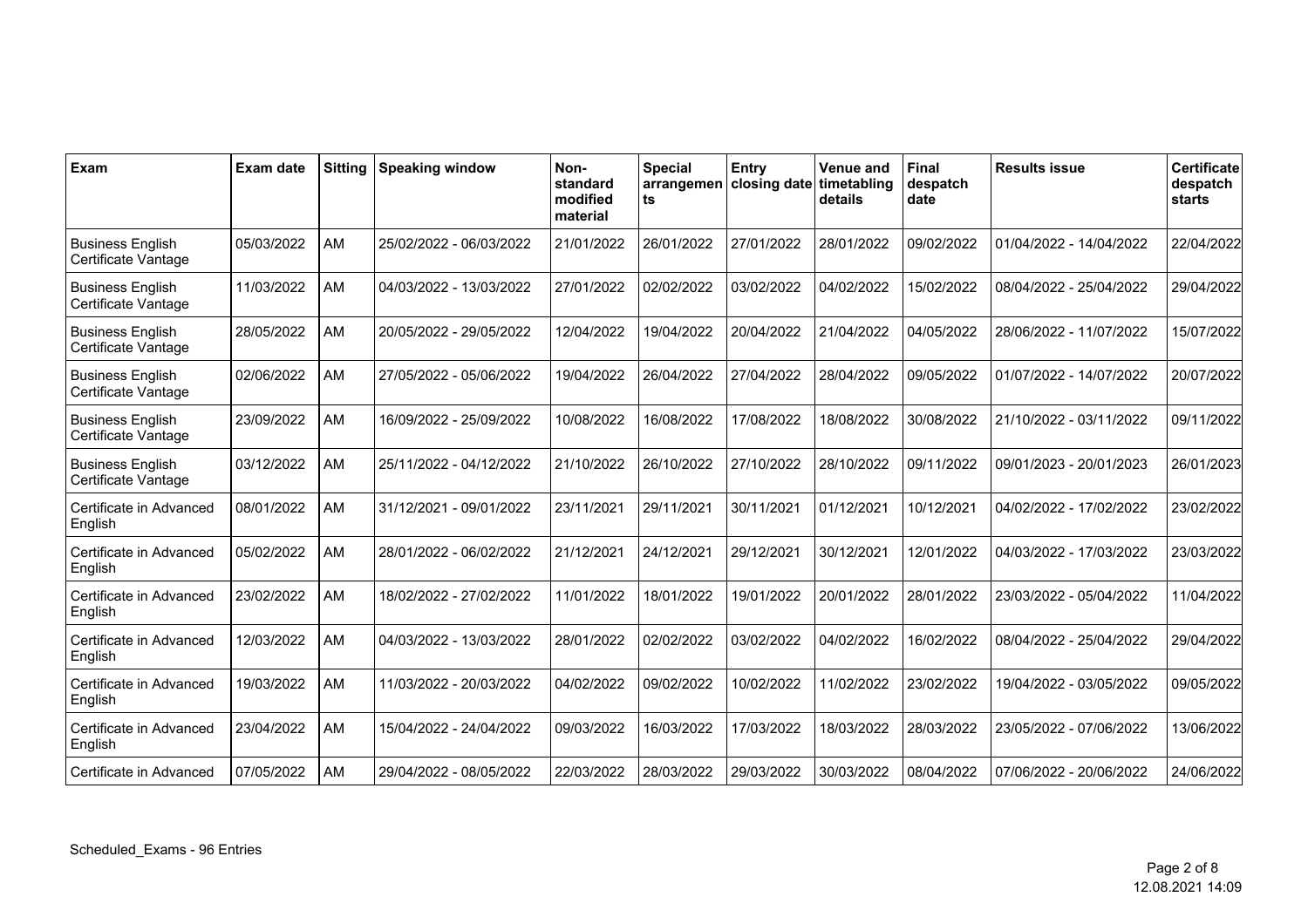| Exam                               | <b>Exam date</b> | <b>Sitting</b> | <b>Speaking window</b>  | Non-<br>standard<br>modified<br>material | <b>Special</b><br>arrangemen<br>ts | Entry<br>closing date | <b>Venue and</b><br>timetabling<br>details | Final<br>despatch<br>date | <b>Results issue</b>    | <b>Certificate</b><br>despatch<br>starts |
|------------------------------------|------------------|----------------|-------------------------|------------------------------------------|------------------------------------|-----------------------|--------------------------------------------|---------------------------|-------------------------|------------------------------------------|
| English                            |                  |                |                         |                                          |                                    |                       |                                            |                           |                         |                                          |
| Certificate in Advanced<br>English | 12/05/2022       | AM             | 06/05/2022 - 15/05/2022 | 25/03/2022                               | 01/04/2022                         | 04/04/2022            | 05/04/2022                                 | 13/04/2022                | 13/06/2022 - 24/06/2022 | 30/06/2022                               |
| Certificate in Advanced<br>English | 14/05/2022       | AM             | 06/05/2022 - 15/05/2022 | 29/03/2022                               | 01/04/2022                         | 04/04/2022            | 05/04/2022                                 | 19/04/2022                | 14/06/2022 - 27/06/2022 | 01/07/2022                               |
| Certificate in Advanced<br>English | 04/06/2022       | AM             | 27/05/2022 - 05/06/2022 | 19/04/2022                               | 26/04/2022                         | 27/04/2022            | 28/04/2022                                 | 09/05/2022                | 01/07/2022 - 14/07/2022 | 20/07/2022                               |
| Certificate in Advanced<br>English | 08/06/2022       | AM             | 03/06/2022 - 12/06/2022 | 21/04/2022                               | 28/04/2022                         | 29/04/2022            | 03/05/2022                                 | 11/05/2022                | 06/07/2022 - 19/07/2022 | 25/07/2022                               |
| Certificate in Advanced<br>English | 18/06/2022       | AM             | 10/06/2022 - 19/06/2022 | 04/05/2022                               | 09/05/2022                         | 10/05/2022            | 11/05/2022                                 | 23/05/2022                | 15/07/2022 - 28/07/2022 | 03/08/2022                               |
| Certificate in Advanced<br>English | 09/07/2022       | AM             | 01/07/2022 - 10/07/2022 | 25/05/2022                               | 30/05/2022                         | 31/05/2022            | 01/06/2022                                 | 15/06/2022                | 05/08/2022 - 18/08/2022 | 24/08/2022                               |
| Certificate in Advanced<br>English | 29/07/2022       | AM             | 22/07/2022 - 31/07/2022 | 16/06/2022                               | 22/06/2022                         | 23/06/2022            | 24/06/2022                                 | 05/07/2022                | 26/08/2022 - 09/09/2022 | 15/09/2022                               |
| Certificate in Advanced<br>English | 26/08/2022       | AM             | 19/08/2022 - 28/08/2022 | 14/07/2022                               | 20/07/2022                         | 21/07/2022            | 22/07/2022                                 | 02/08/2022                | 26/09/2022 - 07/10/2022 | 13/10/2022                               |
| Certificate in Advanced<br>English | 10/09/2022       | AM             | 02/09/2022 - 11/09/2022 | 28/07/2022                               | 02/08/2022                         | 03/08/2022            | 04/08/2022                                 | 16/08/2022                | 07/10/2022 - 20/10/2022 | 26/10/2022                               |
| Certificate in Advanced<br>English | 22/10/2022       | AM             | 14/10/2022 - 23/10/2022 | 09/09/2022                               | 14/09/2022                         | 15/09/2022            | 16/09/2022                                 | 28/09/2022                | 18/11/2022 - 01/12/2022 | 07/12/2022                               |
| Certificate in Advanced<br>English | 05/11/2022       | AM             | 28/10/2022 - 06/11/2022 | 23/09/2022                               | 28/09/2022                         | 29/09/2022            | 30/09/2022                                 | 12/10/2022                | 02/12/2022 - 15/12/2022 | 21/12/2022                               |
| Certificate in Advanced<br>English | 12/11/2022       | AM             | 04/11/2022 - 13/11/2022 | 30/09/2022                               | 05/10/2022                         | 06/10/2022            | 07/10/2022                                 | 19/10/2022                | 09/12/2022 - 22/12/2022 | 30/12/2022                               |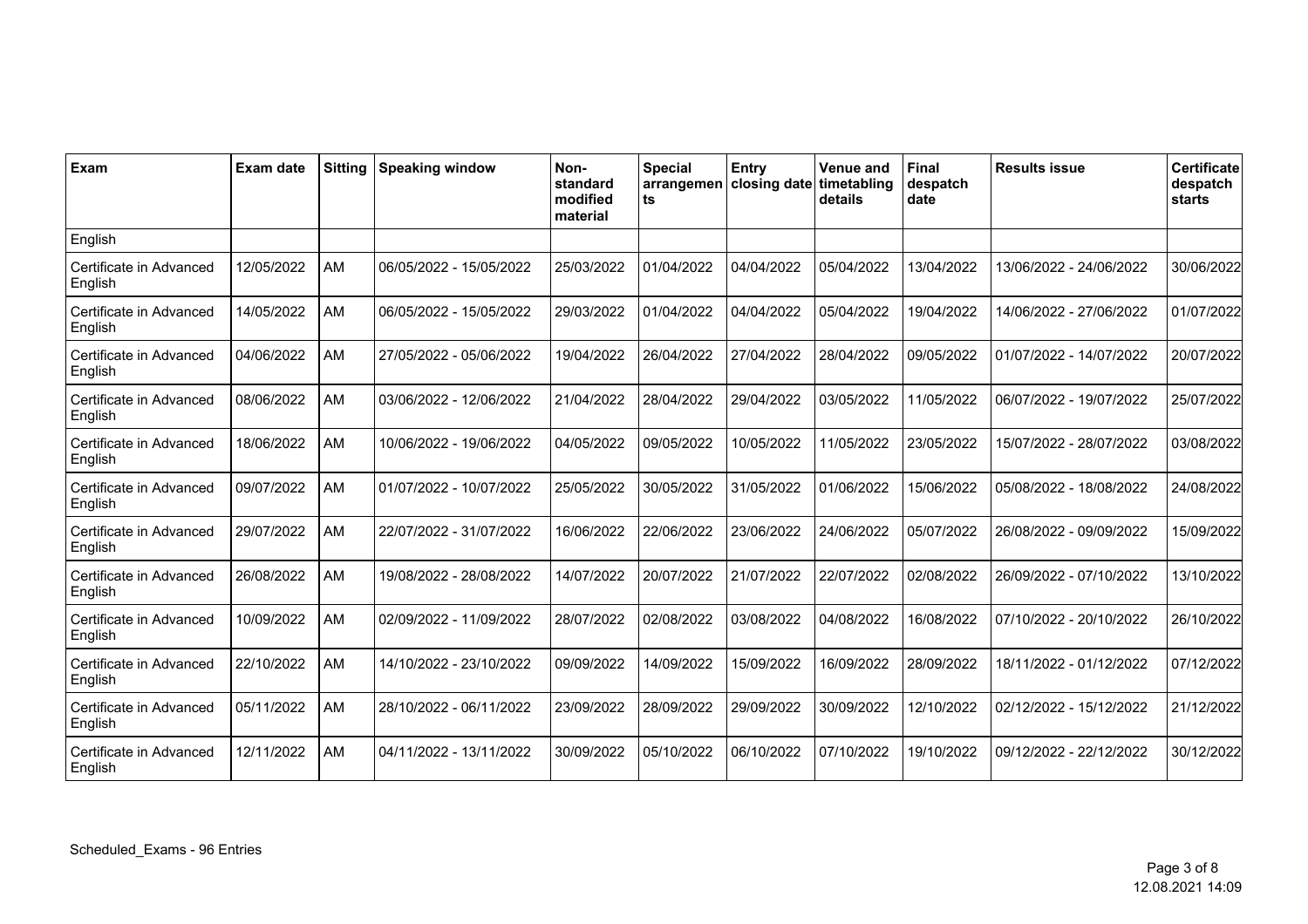| Exam                                     | <b>Exam date</b> | <b>Sitting</b> | <b>Speaking window</b>  | Non-<br>standard<br>modified<br>material | <b>Special</b><br>arrangemen<br>ts | Entry<br>closing date | <b>Venue and</b><br>timetabling<br>details | <b>Final</b><br>despatch<br>date | <b>Results issue</b>    | <b>Certificate</b><br>despatch<br><b>starts</b> |
|------------------------------------------|------------------|----------------|-------------------------|------------------------------------------|------------------------------------|-----------------------|--------------------------------------------|----------------------------------|-------------------------|-------------------------------------------------|
| Certificate in Advanced<br>English       | 30/11/2022       | <b>AM</b>      | 25/11/2022 - 04/12/2022 | 18/10/2022                               | 25/10/2022                         | 26/10/2022            | 27/10/2022                                 | 04/11/2022                       | 05/01/2023 - 18/01/2023 | 24/01/2023                                      |
| Certificate in Advanced<br>English       | 03/12/2022       | AM             | 25/11/2022 - 04/12/2022 | 21/10/2022                               | 26/10/2022                         | 27/10/2022            | 28/10/2022                                 | 09/11/2022                       | 09/01/2023 - 20/01/2023 | 26/01/2023                                      |
| Certificate in Advanced<br>English       | 10/12/2022       | AM             | 02/12/2022 - 11/12/2022 | 28/10/2022                               | 02/11/2022                         | 03/11/2022            | 04/11/2022                                 | 16/11/2022                       | 16/01/2023 - 27/01/2023 | 02/02/2023                                      |
| Certificate of Proficiency<br>in English | 05/03/2022       | AM             | 25/02/2022 - 06/03/2022 | 21/01/2022                               | 26/01/2022                         | 27/01/2022            | 28/01/2022                                 | 09/02/2022                       | 01/04/2022 - 14/04/2022 | 22/04/2022                                      |
| Certificate of Proficiency<br>in English | 07/05/2022       | AM             | 29/04/2022 - 08/05/2022 | 22/03/2022                               | 28/03/2022                         | 29/03/2022            | 30/03/2022                                 | 08/04/2022                       | 07/06/2022 - 20/06/2022 | 24/06/2022                                      |
| Certificate of Proficiency<br>in English | 14/05/2022       | AM             | 06/05/2022 - 15/05/2022 | 29/03/2022                               | 01/04/2022                         | 04/04/2022            | 05/04/2022                                 | 19/04/2022                       | 14/06/2022 - 27/06/2022 | 01/07/2022                                      |
| Certificate of Proficiency<br>in English | 09/06/2022       | AM             | 03/06/2022 - 12/06/2022 | 22/04/2022                               | 29/04/2022                         | 03/05/2022            | 04/05/2022                                 | 12/05/2022                       | 07/07/2022 - 20/07/2022 | 26/07/2022                                      |
| Certificate of Proficiency<br>in English | 26/11/2022       | AM             | 18/11/2022 - 27/11/2022 | 14/10/2022                               | 19/10/2022                         | 20/10/2022            | 21/10/2022                                 | 02/11/2022                       | 23/12/2022 - 13/01/2023 | 19/01/2023                                      |
| Certificate of Proficiency<br>in English | 01/12/2022       | AM             | 25/11/2022 - 04/12/2022 | 19/10/2022                               | 26/10/2022                         | 27/10/2022            | 28/10/2022                                 | 07/11/2022                       | 06/01/2023 - 19/01/2023 | 25/01/2023                                      |
| Certificate of Proficiency<br>in English | 04/12/2022       | AM             | 25/11/2022 - 04/12/2022 | 21/10/2022                               | 26/10/2022                         | 27/10/2022            | 28/10/2022                                 | 09/11/2022                       | 09/01/2023 - 20/01/2023 | 26/01/2023                                      |
| First Certificate in English 05/03/2022  |                  | AM             | 25/02/2022 - 06/03/2022 | 21/01/2022                               | 26/01/2022                         | 27/01/2022            | 28/01/2022                                 | 09/02/2022                       | 01/04/2022 - 14/04/2022 | 22/04/2022                                      |
| First Certificate in English 11/03/2022  |                  | AM             | 04/03/2022 - 13/03/2022 | 27/01/2022                               | 02/02/2022                         | 03/02/2022            | 04/02/2022                                 | 15/02/2022                       | 08/04/2022 - 25/04/2022 | 29/04/2022                                      |
| First Certificate in English 23/04/2022  |                  | AM             | 15/04/2022 - 24/04/2022 | 09/03/2022                               | 16/03/2022                         | 17/03/2022            | 18/03/2022                                 | 28/03/2022                       | 23/05/2022 - 07/06/2022 | 13/06/2022                                      |
| First Certificate in English 14/05/2022  |                  | AM             | 06/05/2022 - 15/05/2022 | 29/03/2022                               | 01/04/2022                         | 04/04/2022            | 05/04/2022                                 | 19/04/2022                       | 14/06/2022 - 27/06/2022 | 01/07/2022                                      |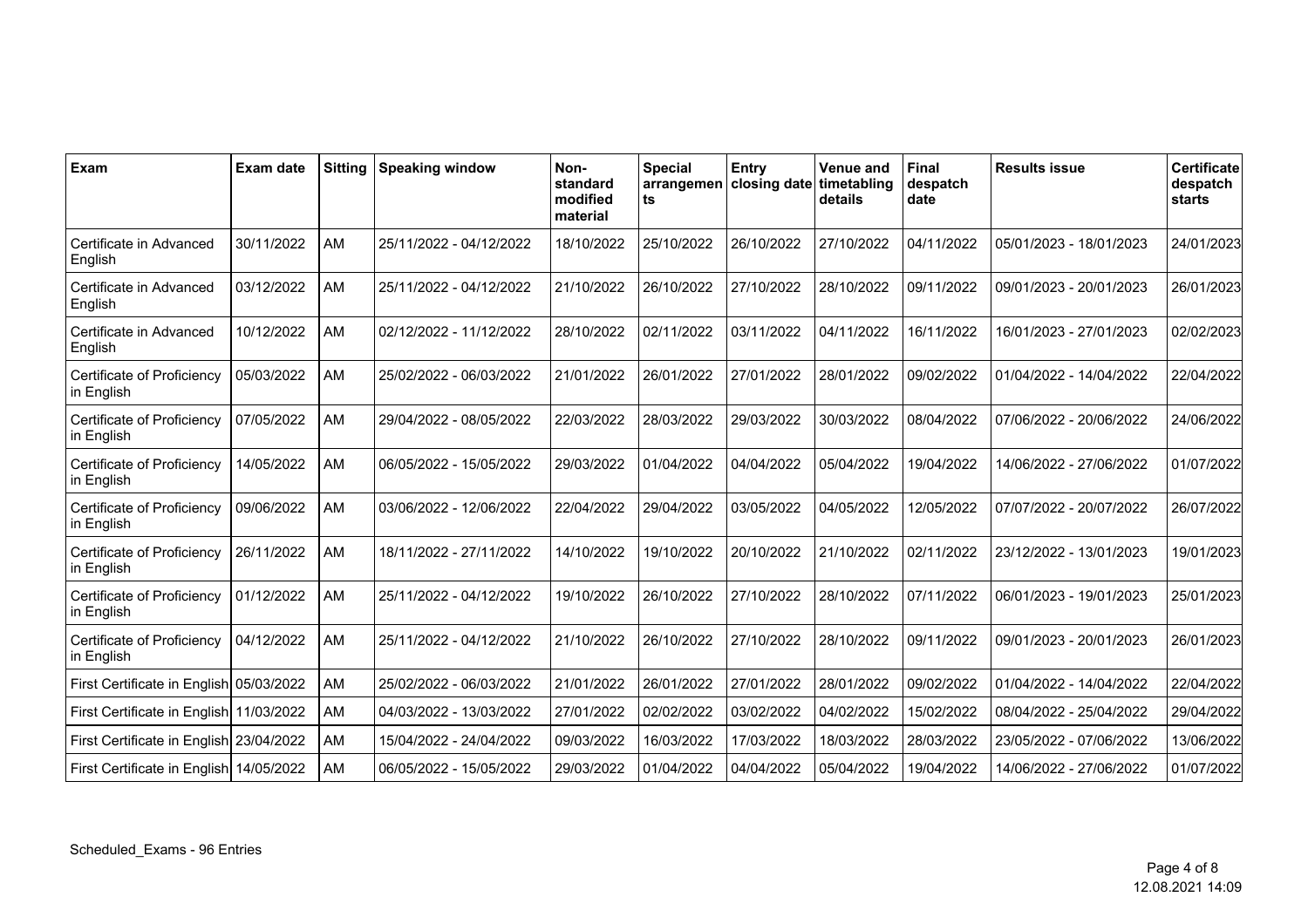| Exam                                                   | Exam date | <b>Sitting</b> | <b>Speaking window</b>  | Non-<br>standard<br>modified<br>material | <b>Special</b><br>ts | Entry<br>arrangemen   closing date   timetabling | <b>Venue and</b><br>details | Final<br>despatch<br>date | <b>Results issue</b>    | Certificate<br>despatch<br>starts |
|--------------------------------------------------------|-----------|----------------|-------------------------|------------------------------------------|----------------------|--------------------------------------------------|-----------------------------|---------------------------|-------------------------|-----------------------------------|
| First Certificate in English 04/06/2022                |           | AM             | 27/05/2022 - 05/06/2022 | 19/04/2022                               | 26/04/2022           | 27/04/2022                                       | 28/04/2022                  | 09/05/2022                | 01/07/2022 - 14/07/2022 | 20/07/2022                        |
| First Certificate in English 07/06/2022                |           | AM             | 03/06/2022 - 12/06/2022 | 20/04/2022                               | 27/04/2022           | 28/04/2022                                       | 29/04/2022                  | 10/05/2022                | 05/07/2022 - 18/07/2022 | 22/07/2022                        |
| First Certificate in English 18/06/2022                |           | AM             | 10/06/2022 - 19/06/2022 | 04/05/2022                               | 09/05/2022           | 10/05/2022                                       | 11/05/2022                  | 23/05/2022                | 15/07/2022 - 28/07/2022 | 03/08/2022                        |
| First Certificate in English 28/07/2022                |           | AM             | 22/07/2022 - 31/07/2022 | 15/06/2022                               | 22/06/2022           | 23/06/2022                                       | 24/06/2022                  | 04/07/2022                | 25/08/2022 - 08/09/2022 | 14/09/2022                        |
| First Certificate in English 25/08/2022                |           | AM             | 19/08/2022 - 28/08/2022 | 13/07/2022                               | 20/07/2022           | 21/07/2022                                       | 22/07/2022                  | 01/08/2022                | 23/09/2022 - 06/10/2022 | 12/10/2022                        |
| First Certificate in English 08/10/2022                |           | AM             | 30/09/2022 - 09/10/2022 | 25/08/2022                               | 31/08/2022           | 01/09/2022                                       | 02/09/2022                  | 14/09/2022                | 04/11/2022 - 17/11/2022 | 23/11/2022                        |
| First Certificate in English 05/11/2022                |           | AM             | 28/10/2022 - 06/11/2022 | 23/09/2022                               | 28/09/2022           | 29/09/2022                                       | 30/09/2022                  | 12/10/2022                | 02/12/2022 - 15/12/2022 | 21/12/2022                        |
| First Certificate in English 29/11/2022                |           | AM             | 25/11/2022 - 04/12/2022 | 17/10/2022                               | 24/10/2022           | 25/10/2022                                       | 26/10/2022                  | 03/11/2022                | 04/01/2023 - 17/01/2023 | 23/01/2023                        |
| First Certificate in English 10/12/2022                |           | AM             | 02/12/2022 - 11/12/2022 | 28/10/2022                               | 02/11/2022           | 03/11/2022                                       | 04/11/2022                  | 16/11/2022                | 16/01/2023 - 27/01/2023 | 02/02/2023                        |
| First Certificate in English 26/03/2022<br>for Schools |           | AM             | 18/03/2022 - 27/03/2022 | 11/02/2022                               | 16/02/2022           | 17/02/2022                                       | 18/02/2022                  | 02/03/2022                | 26/04/2022 - 10/05/2022 | 16/05/2022                        |
| First Certificate in English 09/04/2022<br>for Schools |           | AM             | 01/04/2022 - 10/04/2022 | 25/02/2022                               | 02/03/2022           | 03/03/2022                                       | 04/03/2022                  | 16/03/2022                | 11/05/2022 - 24/05/2022 | 30/05/2022                        |
| First Certificate in English 21/04/2022<br>for Schools |           | AM             | 15/04/2022 - 24/04/2022 | 07/03/2022                               | 14/03/2022           | 15/03/2022                                       | 16/03/2022                  | 24/03/2022                | 20/05/2022 - 06/06/2022 | 10/06/2022                        |
| First Certificate in English 07/05/2022<br>for Schools |           | AM             | 29/04/2022 - 08/05/2022 | 22/03/2022                               | 28/03/2022           | 29/03/2022                                       | 30/03/2022                  | 08/04/2022                | 07/06/2022 - 20/06/2022 | 24/06/2022                        |
| First Certificate in English 15/05/2022<br>for Schools |           | AM             | 06/05/2022 - 15/05/2022 | 29/03/2022                               | 01/04/2022           | 04/04/2022                                       | 05/04/2022                  | 19/04/2022                | 14/06/2022 - 27/06/2022 | 01/07/2022                        |
| First Certificate in English 19/05/2022<br>for Schools |           | AM             | 13/05/2022 - 22/05/2022 | 01/04/2022                               | 08/04/2022           | 11/04/2022                                       | 12/04/2022                  | 22/04/2022                | 20/06/2022 - 01/07/2022 | 07/07/2022                        |
| First Certificate in English 21/05/2022<br>for Schools |           | AM             | 13/05/2022 - 22/05/2022 | 05/04/2022                               | 08/04/2022           | 11/04/2022                                       | 12/04/2022                  | 26/04/2022                | 21/06/2022 - 04/07/2022 | 08/07/2022                        |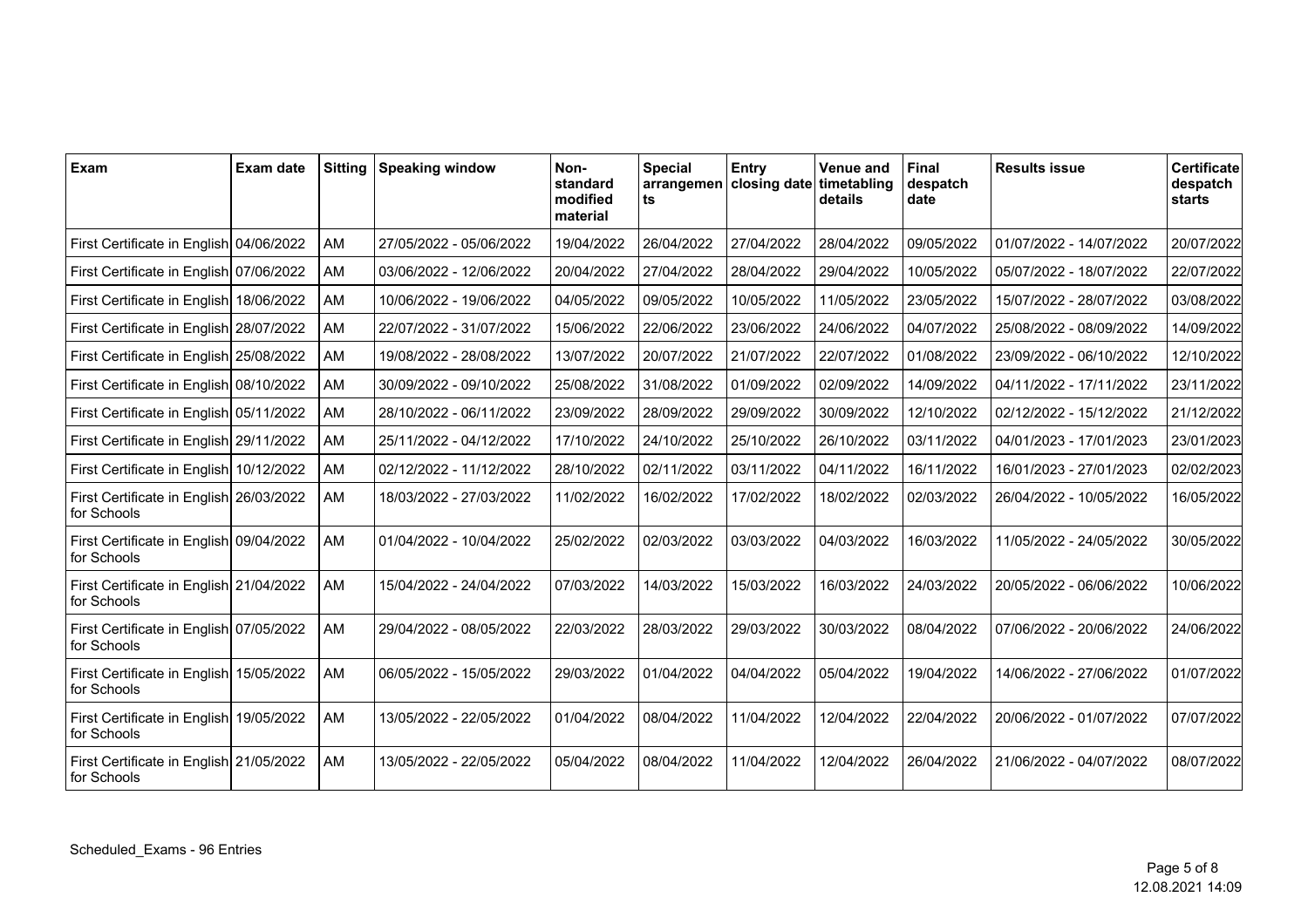| Exam                                                   | <b>Exam date</b> | <b>Sitting</b> | <b>Speaking window</b>  | Non-<br>standard<br>modified<br>material | <b>Special</b><br>ts | Entry<br>arrangemen   closing date | <b>Venue and</b><br>timetabling<br>details | <b>Final</b><br>despatch<br>date | <b>Results issue</b>    | <b>Certificate</b><br>despatch<br>starts |
|--------------------------------------------------------|------------------|----------------|-------------------------|------------------------------------------|----------------------|------------------------------------|--------------------------------------------|----------------------------------|-------------------------|------------------------------------------|
| First Certificate in English 25/05/2022<br>for Schools |                  | <b>AM</b>      | 20/05/2022 - 29/05/2022 | 07/04/2022                               | 14/04/2022           | 19/04/2022                         | 20/04/2022                                 | 28/04/2022                       | 24/06/2022 - 07/07/2022 | 13/07/2022                               |
| First Certificate in English 04/06/2022<br>for Schools |                  | <b>AM</b>      | 27/05/2022 - 05/06/2022 | 19/04/2022                               | 26/04/2022           | 27/04/2022                         | 28/04/2022                                 | 09/05/2022                       | 01/07/2022 - 14/07/2022 | 20/07/2022                               |
| First Certificate in English 11/06/2022<br>for Schools |                  | AM             | 03/06/2022 - 12/06/2022 | 26/04/2022                               | 03/05/2022           | 04/05/2022                         | 05/05/2022                                 | 16/05/2022                       | 08/07/2022 - 21/07/2022 | 27/07/2022                               |
| First Certificate in English 25/06/2022<br>for Schools |                  | AM             | 17/06/2022 - 26/06/2022 | 11/05/2022                               | 16/05/2022           | 17/05/2022                         | 18/05/2022                                 | 30/05/2022                       | 22/07/2022 - 04/08/2022 | 10/08/2022                               |
| First Certificate in English 23/07/2022<br>for Schools |                  | AM             | 15/07/2022 - 24/07/2022 | 10/06/2022                               | 15/06/2022           | 16/06/2022                         | 17/06/2022                                 | 29/06/2022                       | 19/08/2022 - 02/09/2022 | 08/09/2022                               |
| First Certificate in English 24/09/2022<br>for Schools |                  | AM             | 16/09/2022 - 25/09/2022 | 11/08/2022                               | 16/08/2022           | 17/08/2022                         | 18/08/2022                                 | 31/08/2022                       | 21/10/2022 - 03/11/2022 | 09/11/2022                               |
| First Certificate in English 12/11/2022<br>for Schools |                  | AM             | 04/11/2022 - 13/11/2022 | 30/09/2022                               | 05/10/2022           | 06/10/2022                         | 07/10/2022                                 | 19/10/2022                       | 09/12/2022 - 22/12/2022 | 30/12/2022                               |
| First Certificate in English 22/11/2022<br>for Schools |                  | AM             | 18/11/2022 - 27/11/2022 | 10/10/2022                               | 17/10/2022           | 18/10/2022                         | 19/10/2022                                 | 27/10/2022                       | 20/12/2022 - 10/01/2023 | 16/01/2023                               |
| First Certificate in English 03/12/2022<br>for Schools |                  | AM             | 25/11/2022 - 04/12/2022 | 21/10/2022                               | 26/10/2022           | 27/10/2022                         | 28/10/2022                                 | 09/11/2022                       | 09/01/2023 - 20/01/2023 | 26/01/2023                               |
| Key English Test 2020                                  | 19/02/2022       | <b>PM</b>      | 11/02/2022 - 20/02/2022 | 07/01/2022                               | 12/01/2022           | 13/01/2022                         | 14/01/2022                                 | 26/01/2022                       | 18/03/2022 - 31/03/2022 | 06/04/2022                               |
| Key English Test 2020                                  | 12/03/2022       | <b>PM</b>      | 04/03/2022 - 13/03/2022 | 28/01/2022                               | 02/02/2022           | 03/02/2022                         | 04/02/2022                                 | 16/02/2022                       | 08/04/2022 - 25/04/2022 | 29/04/2022                               |
| Key English Test 2020                                  | 07/05/2022       | PM             | 29/04/2022 - 08/05/2022 | 22/03/2022                               | 28/03/2022           | 29/03/2022                         | 30/03/2022                                 | 08/04/2022                       | 07/06/2022 - 20/06/2022 | 24/06/2022                               |
| Key English Test 2020                                  | 20/05/2022       | <b>PM</b>      | 13/05/2022 - 22/05/2022 | 04/04/2022                               | 08/04/2022           | 11/04/2022                         | 12/04/2022                                 | 25/04/2022                       | 21/06/2022 - 04/07/2022 | 08/07/2022                               |
| Key English Test 2020                                  | 09/06/2022       | <b>PM</b>      | 03/06/2022 - 12/06/2022 | 22/04/2022                               | 29/04/2022           | 03/05/2022                         | 04/05/2022                                 | 12/05/2022                       | 07/07/2022 - 20/07/2022 | 26/07/2022                               |
| Key English Test 2020                                  | 11/06/2022       | <b>PM</b>      | 03/06/2022 - 12/06/2022 | 26/04/2022                               | 03/05/2022           | 04/05/2022                         | 05/05/2022                                 | 16/05/2022                       | 08/07/2022 - 21/07/2022 | 27/07/2022                               |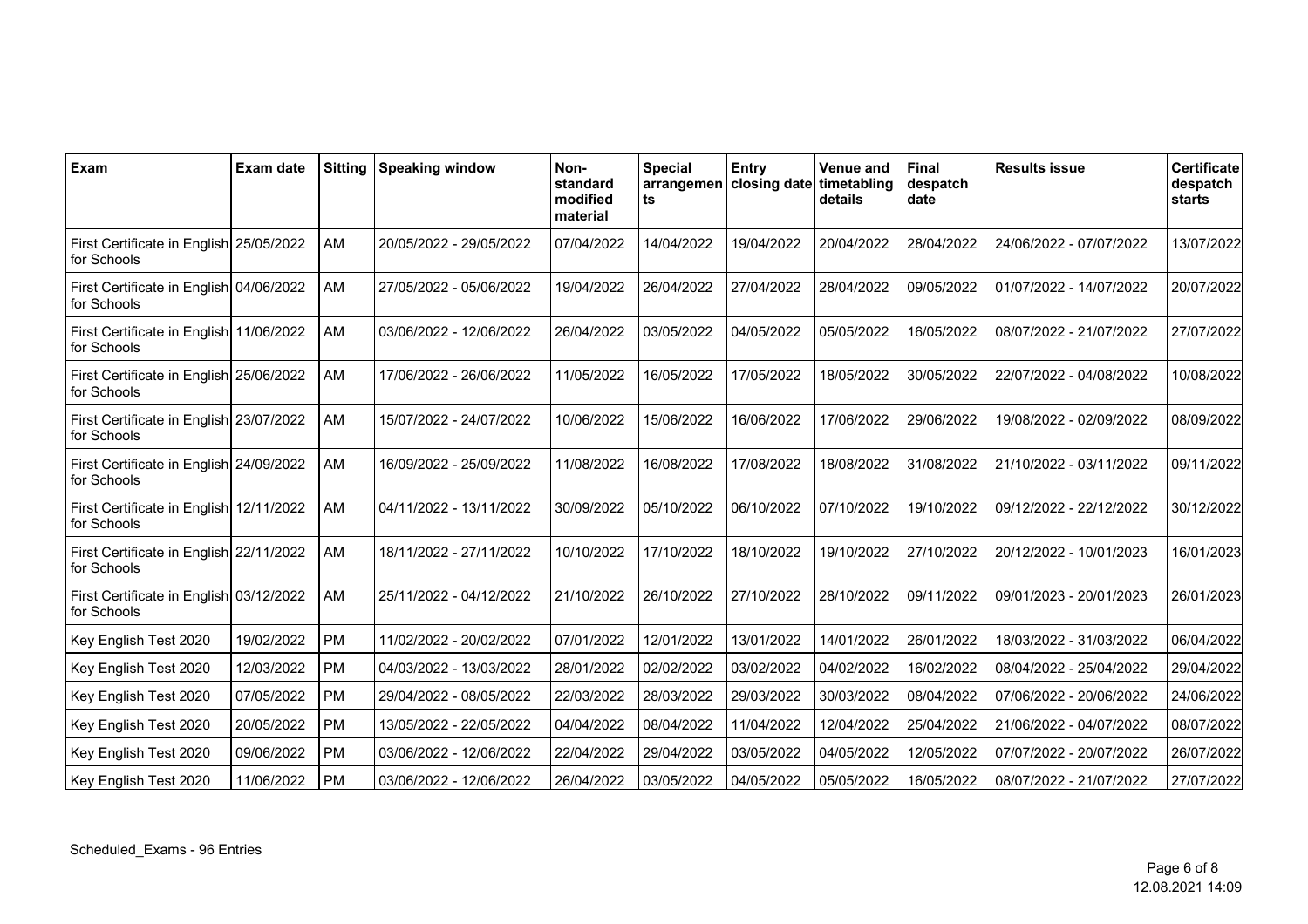| Exam                                    | Exam date  | <b>Sitting</b> | <b>Speaking window</b>  | Non-<br>standard<br>modified<br>material | <b>Special</b><br>ts | Entry<br>arrangemen   closing date   timetabling | <b>Venue and</b><br>details | <b>Final</b><br>despatch<br>date | <b>Results issue</b>    | Certificate<br>despatch<br>starts |
|-----------------------------------------|------------|----------------|-------------------------|------------------------------------------|----------------------|--------------------------------------------------|-----------------------------|----------------------------------|-------------------------|-----------------------------------|
| Key English Test 2020                   | 19/07/2022 | <b>PM</b>      | 15/07/2022 - 24/07/2022 | 06/06/2022                               | 13/06/2022           | 14/06/2022                                       | 15/06/2022                  | 23/06/2022                       | 16/08/2022 - 30/08/2022 | 05/09/2022                        |
| Key English Test 2020                   | 08/10/2022 | PM             | 30/09/2022 - 09/10/2022 | 25/08/2022                               | 31/08/2022           | 01/09/2022                                       | 02/09/2022                  | 14/09/2022                       | 04/11/2022 - 17/11/2022 | 23/11/2022                        |
| Key English Test 2020                   | 12/11/2022 | PM             | 04/11/2022 - 13/11/2022 | 30/09/2022                               | 05/10/2022           | 06/10/2022                                       | 07/10/2022                  | 19/10/2022                       | 09/12/2022 - 22/12/2022 | 30/12/2022                        |
| Key English Test 2020                   | 02/12/2022 | <b>PM</b>      | 25/11/2022 - 04/12/2022 | 20/10/2022                               | 26/10/2022           | 27/10/2022                                       | 28/10/2022                  | 08/11/2022                       | 09/01/2023 - 20/01/2023 | 26/01/2023                        |
| <b>Preliminary English Test</b><br>2020 | 19/02/2022 | AM             | 11/02/2022 - 20/02/2022 | 07/01/2022                               | 12/01/2022           | 13/01/2022                                       | 14/01/2022                  | 26/01/2022                       | 18/03/2022 - 31/03/2022 | 06/04/2022                        |
| <b>Preliminary English Test</b><br>2020 | 03/03/2022 | PM             | 25/02/2022 - 06/03/2022 | 19/01/2022                               | 26/01/2022           | 27/01/2022                                       | 28/01/2022                  | 07/02/2022                       | 31/03/2022 - 13/04/2022 | 21/04/2022                        |
| <b>Preliminary English Test</b><br>2020 | 12/03/2022 | AM             | 04/03/2022 - 13/03/2022 | 28/01/2022                               | 02/02/2022           | 03/02/2022                                       | 04/02/2022                  | 16/02/2022                       | 08/04/2022 - 25/04/2022 | 29/04/2022                        |
| <b>Preliminary English Test</b><br>2020 | 02/04/2022 | AM             | 25/03/2022 - 03/04/2022 | 18/02/2022                               | 23/02/2022           | 24/02/2022                                       | 25/02/2022                  | 09/03/2022                       | 04/05/2022 - 17/05/2022 | 23/05/2022                        |
| <b>Preliminary English Test</b><br>2020 | 05/05/2022 | <b>PM</b>      | 29/04/2022 - 08/05/2022 | 18/03/2022                               | 25/03/2022           | 28/03/2022                                       | 29/03/2022                  | 06/04/2022                       | 06/06/2022 - 17/06/2022 | 23/06/2022                        |
| <b>Preliminary English Test</b><br>2020 | 07/05/2022 | AM             | 29/04/2022 - 08/05/2022 | 22/03/2022                               | 28/03/2022           | 29/03/2022                                       | 30/03/2022                  | 08/04/2022                       | 07/06/2022 - 20/06/2022 | 24/06/2022                        |
| <b>Preliminary English Test</b><br>2020 | 20/05/2022 | AM             | 13/05/2022 - 22/05/2022 | 04/04/2022                               | 08/04/2022           | 11/04/2022                                       | 12/04/2022                  | 25/04/2022                       | 21/06/2022 - 04/07/2022 | 08/07/2022                        |
| <b>Preliminary English Test</b><br>2020 | 09/06/2022 | AM             | 03/06/2022 - 12/06/2022 | 22/04/2022                               | 29/04/2022           | 03/05/2022                                       | 04/05/2022                  | 12/05/2022                       | 07/07/2022 - 20/07/2022 | 26/07/2022                        |
| <b>Preliminary English Test</b><br>2020 | 11/06/2022 | AM             | 03/06/2022 - 12/06/2022 | 26/04/2022                               | 03/05/2022           | 04/05/2022                                       | 05/05/2022                  | 16/05/2022                       | 08/07/2022 - 21/07/2022 | 27/07/2022                        |
| <b>Preliminary English Test</b><br>2020 | 19/07/2022 | AM             | 15/07/2022 - 24/07/2022 | 06/06/2022                               | 13/06/2022           | 14/06/2022                                       | 15/06/2022                  | 23/06/2022                       | 16/08/2022 - 30/08/2022 | 05/09/2022                        |